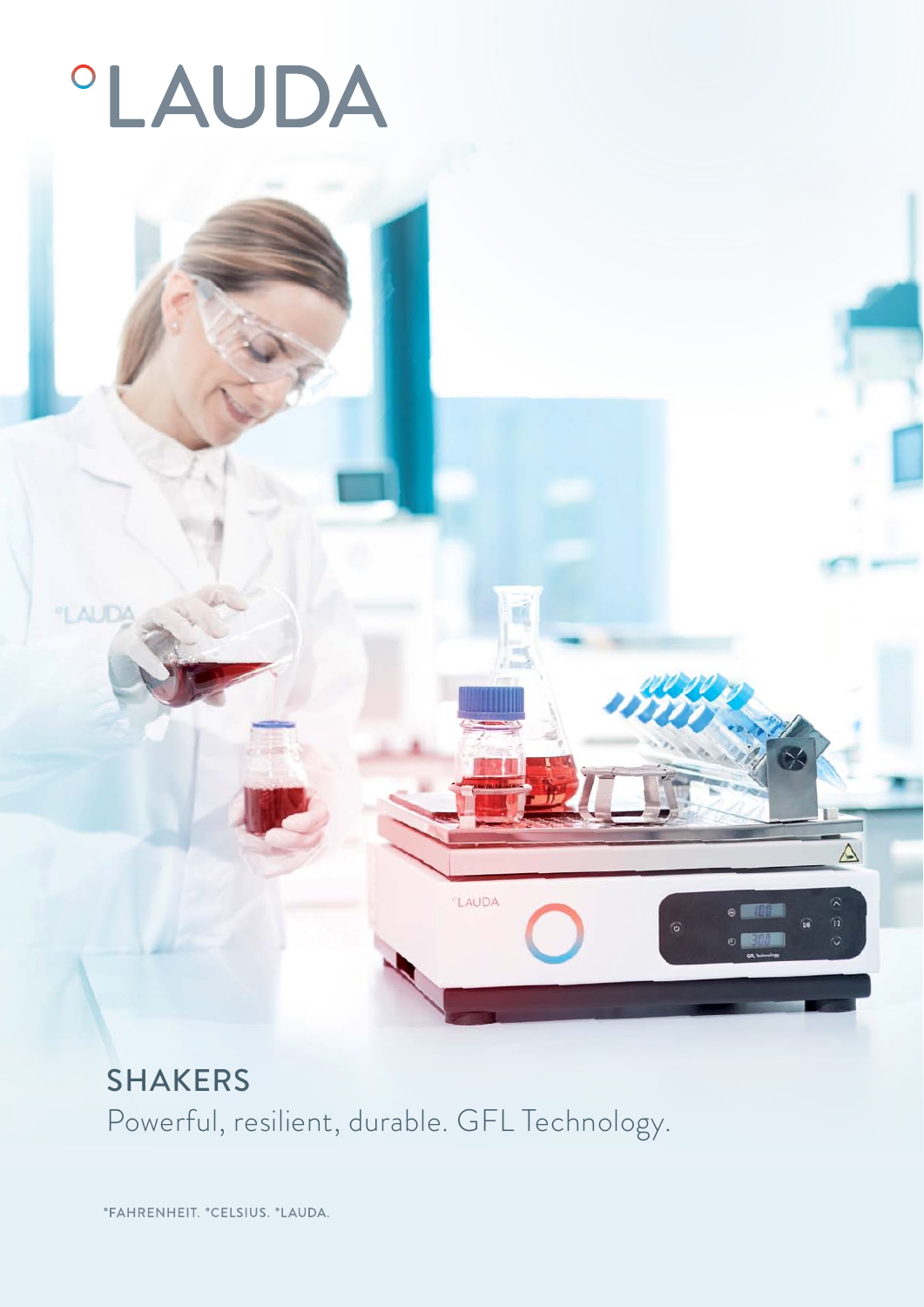## LAUDA Shakers



#### Wide range of applications

From orbital shakers, tumbling shakers and rocking shakers, 15 ml and 50 ml test tubes, to Erlenmeyer flasks and canisters, LAUDA shakers are available in a large number of variants for any application, and shake every sample evenly and consistently.



#### Extensive range of accessories

LAUDA shakers can be used for a large number of purposes, thanks to an extensive range of accessories. From adhesive mats to space-saving platform attachments, the devices can be optimally equipped for any requirement.



#### Reliable and durable

Shakers are the trusty "workhorse" of the laboratory and are used by many workers on a daily basis. LAUDA shakers are manufactured with "GFL Technology" and are a byword for top quality, reliability and durability.

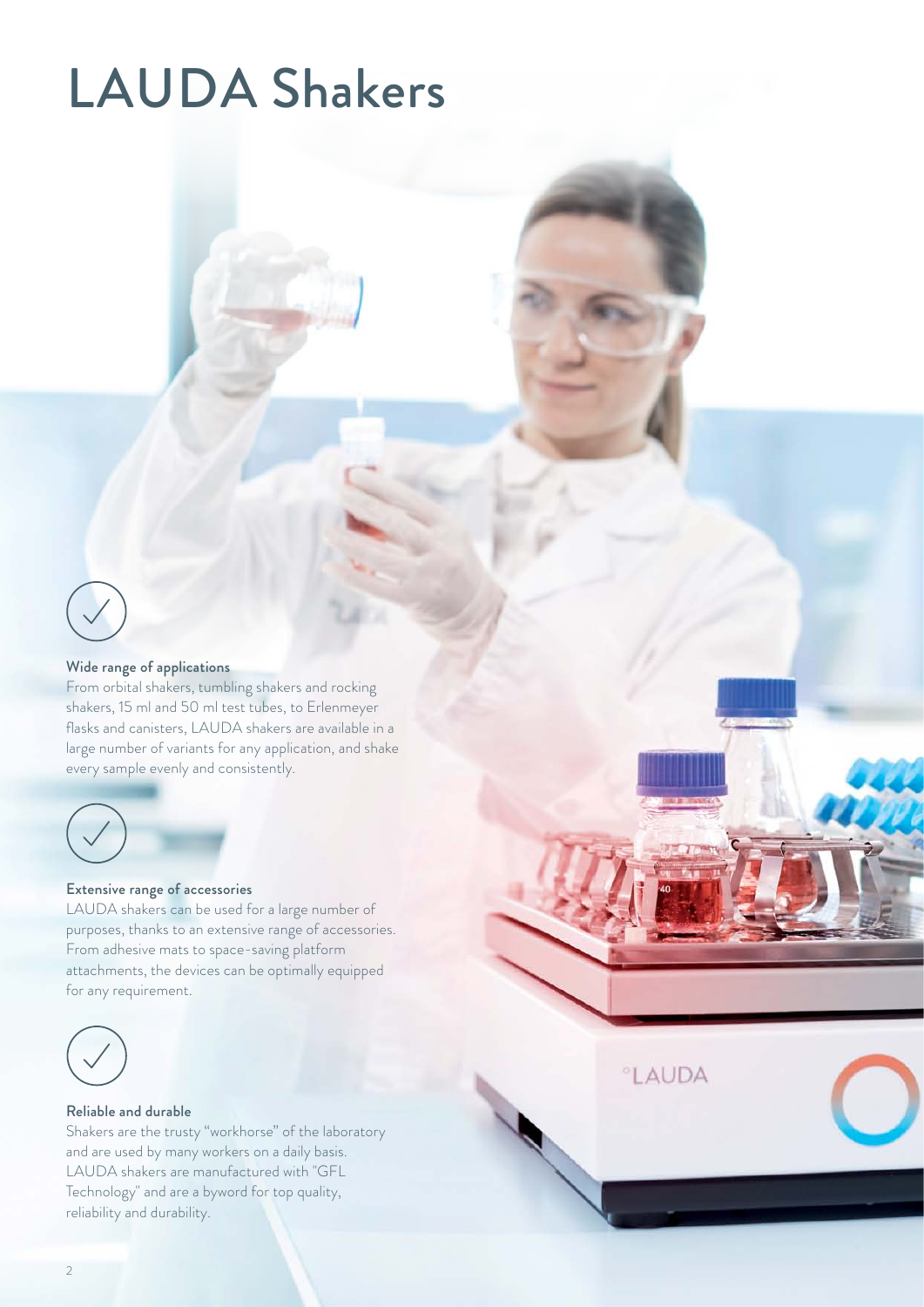#### **NFW**

#### GFL Technology – Premium quality in a first-class design

With the new Varioshake shakers, LAUDA is expanding its product range of reliable laboratory devices for a comprehensive range of application. The LAUDA Varioshake product line comprises ten shakers in three sizes with five different shaking motions, as well as three shaking incubators in three sizes with one shaking motion. Like the new LAUDA Hydro water baths, the Varioshake shakers feature »GFL Technology« and represent the many years of experience and outstanding quality of premium manufacturer LAUDA-GFL Gesellschaft für Labortechnik, which became part of the LAUDA Group on December 31, 2018. With modern LAUDA design and excellent performance data, the new GFL Technology laboratory devices stand for premium quality and precision. A comprehensive range of accessories ensures high flexibility and provides solutions for large number of laboratory applications.



#### Attractively priced and versatile

Whether they are used for standard tasks with low demands or as a special solution for individual applications, LAUDA shakers and shaker incubators are versatile and attractively priced.



#### Compact design

LAUDA shakers fit into any laboratory environment, thanks to their minimal space requirements. The compact design provides a small footprint on the work surface and guarantees integration in standard incubators.



 $\overrightarrow{0}$ 

ි

#### Perfect temperature control

LAUDA shaking incubators also permit extremely demanding applications with active temperature control and high temperature stability.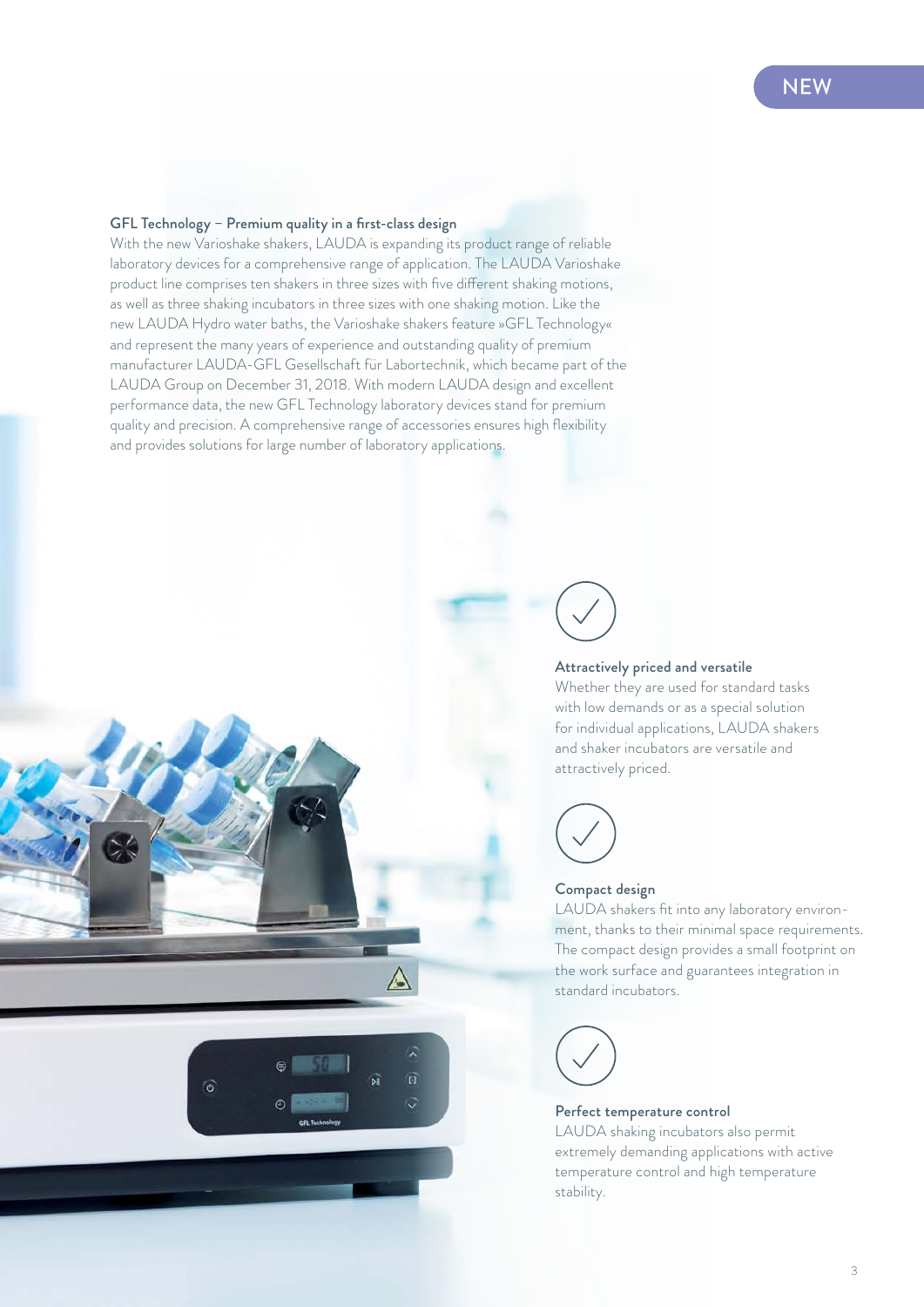## LAUDA Varioshake shakers Applications and product features

#### Resilient, powerful, durable

LAUDA Varioshake shakers score with superior quality, durability and absolute reliability. Their sturdy, low-wear mechanical system ensures extremely smooth operation and reliable continuous duty. Varioshake shakers and tailored accessories are the ideal solution whenever careful mixing or vigorous shaking are required.

#### Typical areas of application

Orbital, linear, tumbling, rocking and overhead shaking in:

- Biology and microbiology
- Medical diagnostics
- Analytical laboratories
- Testing institutes, universities and research facilities
- Quality assurance laboratories



The robust entry-level shakers with analog controls – Varioshake VS 8 OE and VS 8 BE



Modern digital controls and extended range of functions – Varioshake VS 8 O and VS 8 B

#### Infinitely variable, soft start-up

The LAUDA Varioshake VS 8 OE and BE, with analog rotary controllers, enable adjustment of the speed and operating time. The digitally controlled shakers provide an extended timer range, start/stop function and high reproducibility by saving the most recent operating parameters.

#### Shaking incubators

Simple and compact or robust with several shaking levels: LAUDA Varioshake shaking incubators are specialists in mixing and shaking with exactly reproducible circular movements and temperatures up to 70 °C. They offer comprehensive functionality and optimum temperature distribution throughout the chamber.





With digital or analog controls – intuitive and reliable Varioshake VS 60 OI – compact, economic, powerful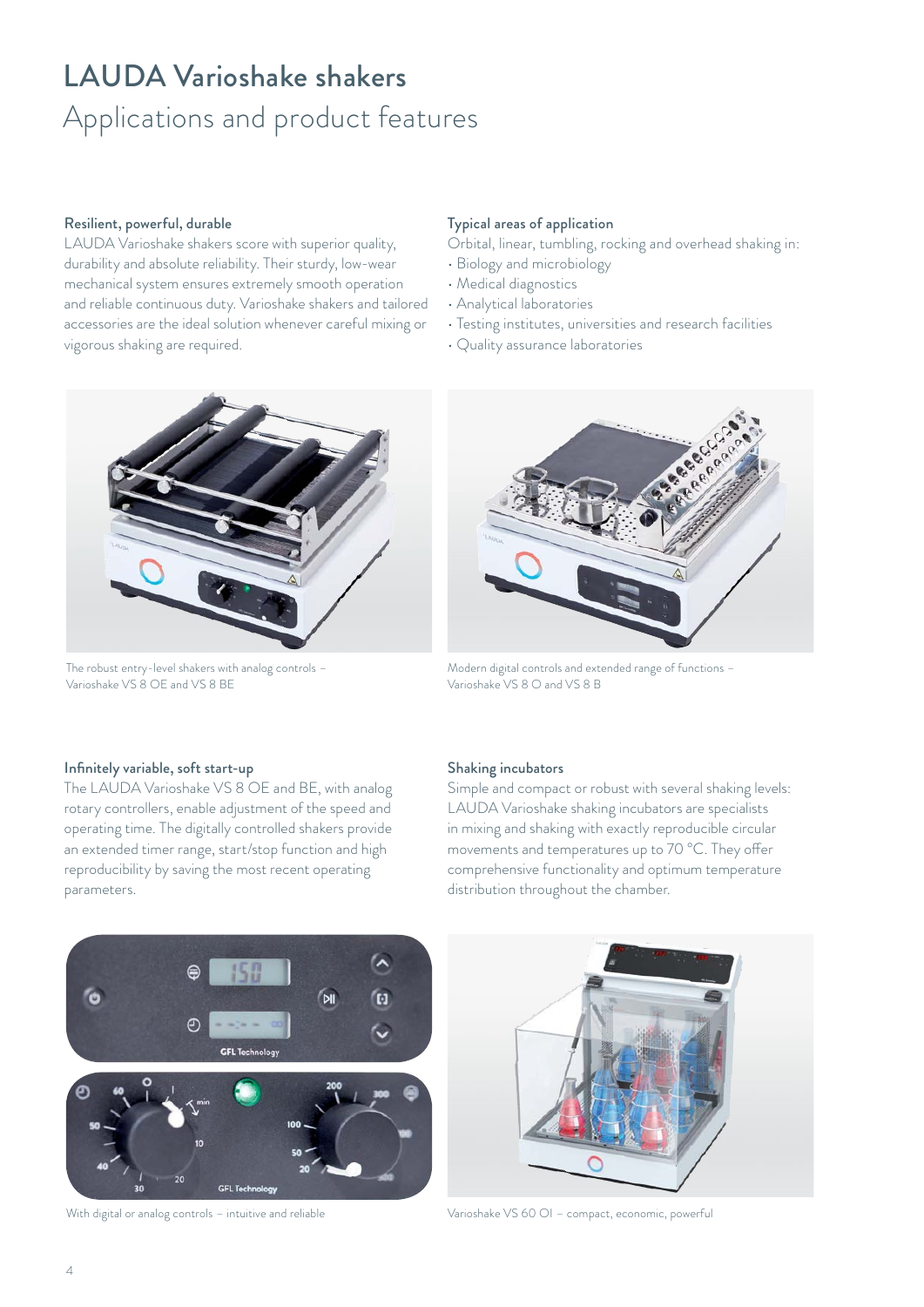### Technical data

| Device type           | Ambient temperature °C |                                                   | Size of moving table mm                            | Max. load bearing capacity $kg$ | Shaking amplitude mm   | Tumbling/rocking amplitude <sup>°</sup> | Shaking frequency $\mathbb{H}$ z |                                 | Movement type**      | Dimensions (W × D × H) mm       |                 | Weight kg                                       |           | Mains voltage                     | Max. power consumption kW  | Catalog number |
|-----------------------|------------------------|---------------------------------------------------|----------------------------------------------------|---------------------------------|------------------------|-----------------------------------------|----------------------------------|---------------------------------|----------------------|---------------------------------|-----------------|-------------------------------------------------|-----------|-----------------------------------|----------------------------|----------------|
| <b>Shakers</b>        |                        |                                                   |                                                    |                                 |                        |                                         |                                  |                                 |                      |                                 |                 |                                                 |           |                                   |                            |                |
| VS 8 OE*              | 1060                   |                                                   | 330 × 330                                          | $\,8\,$                         | 10                     |                                         | $20 - 500$                       |                                 | $\bigcirc$           | 350 × 375 × 160                 |                 | 11.0                                            |           | 230 V; 50/60 Hz                   | 0.07                       | L003055        |
| VS 8 BE*              | 1060                   |                                                   | 330×330                                            | 8                               | 20                     | $\bar{\phantom{a}}$                     | $20 - 300$                       |                                 | $\mathsf B$          | 350 × 375 × 160                 |                 | 11.0                                            |           | 230 V; 50/60 Hz                   | 0.07                       | L003056        |
| VS8O                  | 1050                   |                                                   | 330 × 330                                          | $\,8\,$                         | 10                     | ä,                                      | $20 - 500$                       |                                 | $\bigcirc$           | 350 × 355 × 160                 |                 | 11.0                                            |           | 230 V; 50/60 Hz                   | 0.07                       | L003057        |
| VS8B                  | 1050                   |                                                   | 330×330                                            | $\,8\,$                         | 20                     | ä,                                      | $20 - 300$                       |                                 | $\mathsf B$          | 350 × 355 × 160                 |                 | 11.0                                            |           | 230 V; 50/60 Hz                   | 0.07                       | L003058        |
| VS 15 O               | 1050                   |                                                   | $450 \times 450$                                   | 15                              | 30                     | ä,                                      | $20 - 300$                       |                                 | $\bigcirc$           | 480 × 487 × 160                 |                 | 19.5                                            |           | 230 V; 50/60 Hz                   | 0.07                       | L003061        |
| <b>VS 15 B</b>        | 1050                   |                                                   | $450 \times 450$                                   | 15                              | 30                     |                                         | $20 - 300$                       |                                 | $\mathsf B$          | 480 × 487 × 160                 |                 | 19.5                                            |           | 230 V; 50/60 Hz                   | 0.07                       | L003062        |
| VS 30 O               | 1050                   |                                                   | $676 \times 540$                                   | 30                              | 32                     | $\bar{\phantom{a}}$                     | $20 - 250$                       |                                 | $\circ$              | $705 \times 607 \times 160$     |                 | 34.0                                            |           | 230 V; 50/60 Hz                   | 0.09                       | L003063        |
| <b>VS 15 R</b>        | 1050                   |                                                   | $450 \times 450$                                   | 15                              |                        | $\ensuremath{\mathsf{3}}$               | $2 - 50$                         |                                 | $\mathsf{R}$         | 480 × 487 × 160                 |                 | 19.5                                            |           | 230 V; 50/60 Hz                   | 0.09                       | L003060        |
| <b>VS 15 T</b>        | 1050                   |                                                   | $450 \times 450$                                   | 15                              |                        | 3                                       | $2 - 50$                         |                                 | $\top$               | 480 × 487 × 160                 |                 | 19.5                                            |           | 230 V; 50/60 Hz                   | 0.09                       | L003059        |
| <b>VS 20 OH</b>       | 1040                   |                                                   |                                                    | 20                              |                        |                                         | $1 - 20$                         |                                 | OH                   | 770 × 700 × 715                 |                 | 62.0                                            |           | 230 V; 50/60 Hz                   | 0.10                       | L003064        |
| Device type           | Ambient temperature °C | Working temperature<br>range $^{\circ}\mathbb{C}$ | Working temperature range<br>with water cooling °C | Temperature stability $\pm$ K   | Max. heating output kW | Chamber dimensions mm                   | Chamber volume L                 | Max. load bearing capacity $kg$ | Shaking amplitude mm | Shaking frequency $\mathsf{Hz}$ | Movement type** | Dimensions (W × D × H) mm                       | Weight kg | Mains voltage                     | Max. power consumption $k$ | Catalog number |
| Shaking incubators    |                        |                                                   |                                                    |                                 |                        |                                         |                                  |                                 |                      |                                 |                 |                                                 |           |                                   |                            |                |
| VS 60 OI <sup>1</sup> | 1030                   |                                                   |                                                    |                                 |                        | 2870 2070 0.20 0.5 450×450×338 57 12 30 |                                  |                                 |                      | $20 - 250$                      |                 | O 525×686×631 41.5 230 V; 50/60 Hz 0.80 L003052 |           |                                   |                            |                |
| VS 45 Ol <sup>2</sup> | 1030                   | 2870                                              | 2070                                               | 0.20                            |                        | 0.5 450 × 300 × 320 43 12               |                                  |                                 | 25                   | $20 - 250$                      | $\circ$         | 710×650×710                                     |           | 70.0 230 V; 50/60 Hz 0.80 L003053 |                            |                |

VS 150 OI3 10 ... 30 28 ... 70 20 ... 70 0.20 0.5 674×540×430 157 20 25 20 - 250 O 930×890×820 135.0 230 V; 50/60 Hz 0.80 L003054

\* OE\*/BE\* = with analog control

<sup>1</sup> with acrylic cover

<sup>2</sup> with one front door

<sup>3</sup> with two front doors

\*\* Movement pattern: O = orbital B = bi-directional / Linear R = rockers T = tumble

OH = overhead

 $\fbox{38.1}\quad\text{44.1}\quad\text{55.1}\quad\text{66.1}\quad\text{67.1}\quad\text{67.1}\quad\text{68.1}\quad\text{67.1}\quad\text{68.1}\quad\text{69.1}\quad\text{69.1}\quad\text{69.1}\quad\text{69.1}\quad\text{69.1}\quad\text{69.1}\quad\text{69.1}\quad\text{69.1}\quad\text{69.1}\quad\text{69.1}\quad\text{69.1}\quad\text{69.1}\quad\text{69.1}\quad\text{69.1}\quad\text{69.1}\quad\text{6$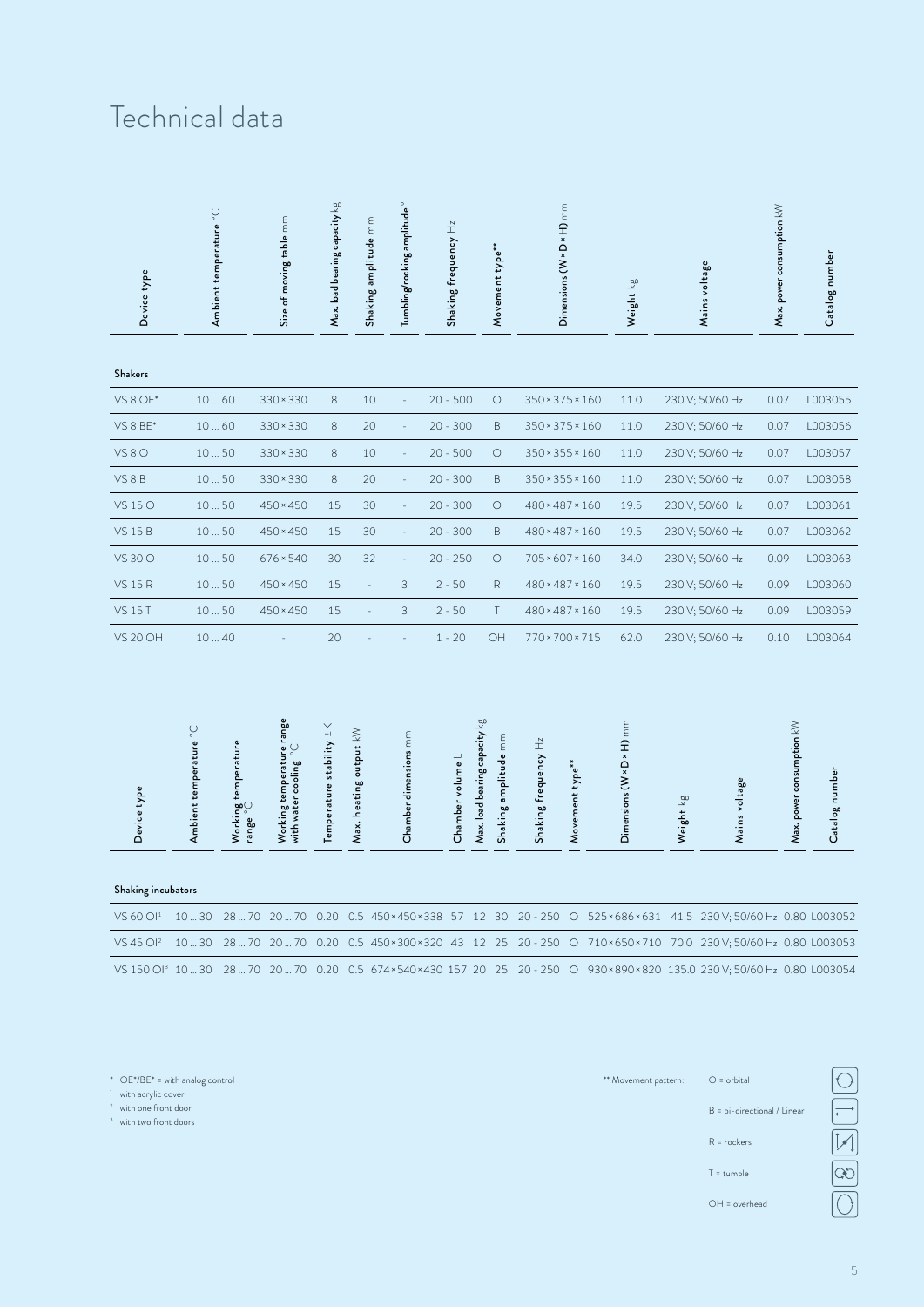## LAUDA Varioshake accessories

## For every purpose

|                            | Designation                                                                       | VS 8 OE / BE / O / B |  |  |
|----------------------------|-----------------------------------------------------------------------------------|----------------------|--|--|
|                            | Shaking trays, supports, rack attachments (suitable for/max. number)              |                      |  |  |
|                            | Adhesive mats, black, 200 x 200 mm, can be cut to size                            | $\overline{2}$       |  |  |
|                            | Non-slip support                                                                  | $\sim$               |  |  |
|                            | Non-slip support                                                                  | $\sim$               |  |  |
|                            | Shaking tray                                                                      | $\overline{1}$       |  |  |
|                            | Shaking tray                                                                      | $\sim$               |  |  |
| <u>'HI'III'III'III'III</u> | Shaking tray                                                                      | $\sim$               |  |  |
|                            | Shaking tray                                                                      | $\sim$               |  |  |
|                            | Universal attachment                                                              |                      |  |  |
|                            | Universal attachment                                                              | $\overline{a}$       |  |  |
|                            | Universal attachment                                                              | $\overline{a}$       |  |  |
|                            | Platform frame                                                                    |                      |  |  |
|                            | Clamp for screwing onto trays (suitable for/max. number)                          | A000044              |  |  |
|                            | Clamp for Erlenmeyer flask 25 ml                                                  | 45                   |  |  |
|                            | Clamp for Erlenmeyer flask 50 ml                                                  | 25                   |  |  |
|                            | Clamp for Erlenmeyer flask 100 ml                                                 | 16                   |  |  |
|                            | Clamp for Erlenmeyer flask 200 ml                                                 | 12                   |  |  |
|                            | Clamp for Erlenmeyer flask 250 - 300 ml                                           | $\circ$              |  |  |
|                            | Clamp for Erlenmeyer flask 500 ml                                                 | 9                    |  |  |
|                            | Clamp for Erlenmeyer flask 1000 ml                                                | $\overline{4}$       |  |  |
| $\mathcal{A}$              | Clamp for Erlenmeyer flask 2000 ml                                                | $\sqrt{2}$           |  |  |
|                            | Clamp for 50 ml separating funnel (Squibb)                                        | 6                    |  |  |
|                            | Clamp for 100 ml separating funnel (Squibb)                                       | 6                    |  |  |
|                            | Clamp for 250 ml separating funnel (Squibb)                                       | $\overline{4}$       |  |  |
|                            | Clamp for 250 ml separating funnel (conical)                                      | $\overline{4}$       |  |  |
|                            | Clamp for 500 ml separating funnel (Squibb)                                       | $\mathcal{S}$        |  |  |
|                            | Clamp / mount for screwing onto trays (suitable for/max. number)                  | A000044              |  |  |
|                            | Test tube rack for max. 24 tubes of 12 - 17 mm Ø, length 75 - 160 mm              | $\mathbf{3}$         |  |  |
|                            | Test tube rack for max. 16 tubes of 25 - 29 mm $\varnothing$ , length 75 - 160 mm | 2                    |  |  |
| .<br><b>Allia</b>          | Mount for test plates                                                             | $\overline{4}$       |  |  |

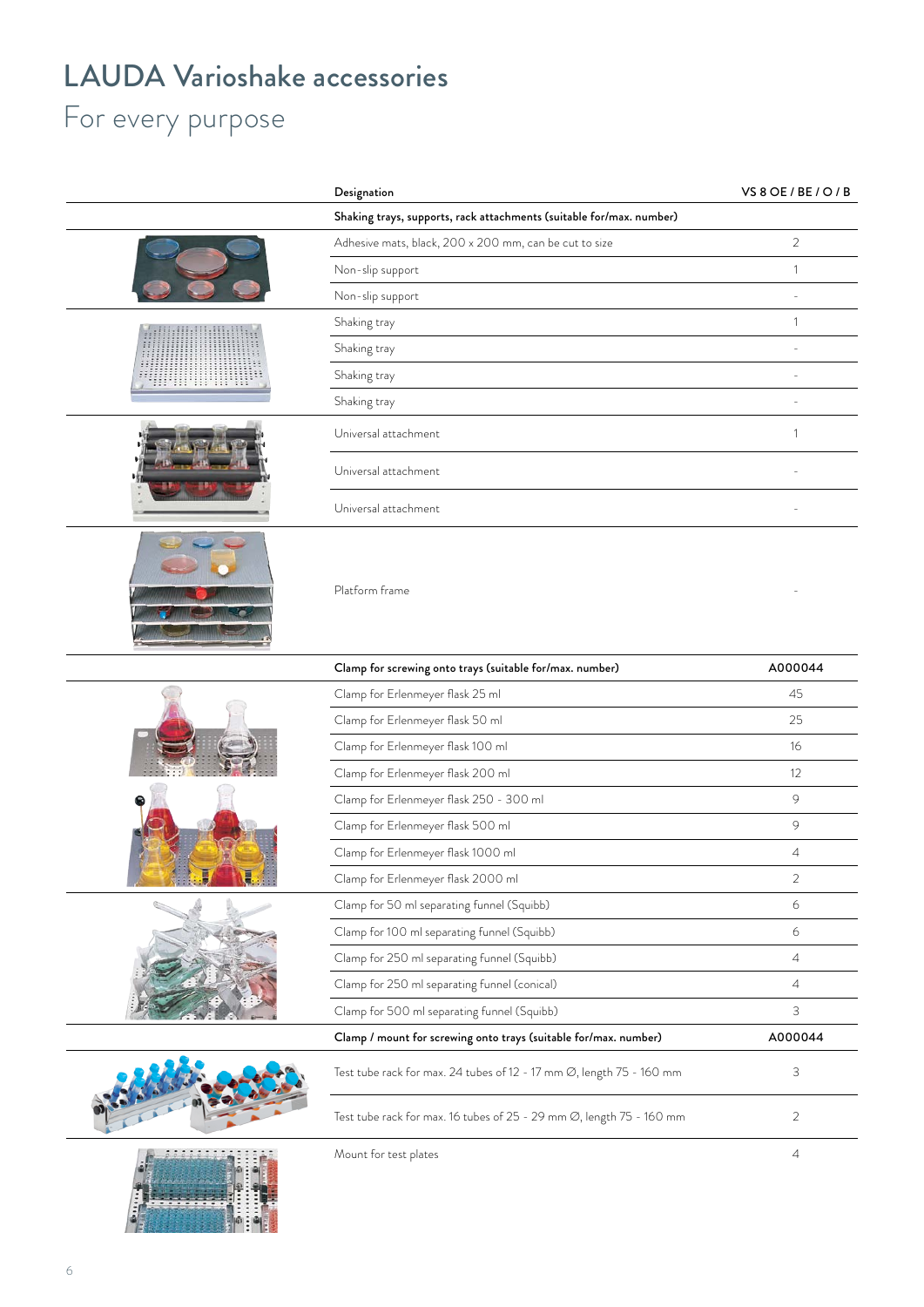| Catalog number | <b>VS 150 OI</b> | <b>VS 45 OI</b>     | <b>VS 60 OI</b>          | <b>VS 20 OH</b> | VS 30 O    | VS 15 O / B    | VS 15 T / R  |
|----------------|------------------|---------------------|--------------------------|-----------------|------------|----------------|--------------|
| A000041        | $8*$             | 6                   | $\overline{4}$           | $\sim$          | 8          | $\overline{4}$ | $\sim$       |
| A000042        | $\sim$           | $\sim$              | $\sim$                   | $\sim$          | $\sim$     | $\sim$         | $\sim$       |
| A000043        | $\sim$           | $\sim$              |                          | $\sim$          | $\sim$     |                |              |
| A000044        | $\sim$           | $\sim$              | $\overline{\phantom{0}}$ | $\sim$          | $\sim$     | $\sim$         | $\sim$       |
| A000045        | $\sim$           | $\sim$              |                          | $\sim$          | $\sim$     |                |              |
| A000046        | $\sim$ $-$       | 2                   | $\alpha$ = $\alpha$      | $\sim$ $-$      | $\sim$ $-$ | $\sim$ $-$     | $\sim$       |
| A000047        | $\overline{2}$   | $\sim$              | $\sim$                   | $\sim$          |            | $\sim$         | $\sim$       |
| A000048        | $\sim$           | $\alpha$ = $\alpha$ | $\sim$                   | $\sim$ $-$      | $\sim$     | $\sim$         | $\sim$       |
| A000049        | $\sim$           | $\sim$ $-$          |                          | $\sim$ $ \sim$  | $\sim$     | $\mathbf{1}$   | $\mathbf{1}$ |
| A000050        | $\sim 10^{-11}$  | $\sim$              | $\sim$                   | $\sim$ $-$      |            | $\sim$ $-$     | $\sim$       |

|  |  |  | 그 그 사이에 대한 사이트 그 사이트 그 사이트 그 사이트 그 사이트 그 사이트 그 사이트 그 사이트 그 사이트 그 사이트 그 사이트 그 사이트 그 사이트 그 사이트 그 사이트 그 사이트 그 사이트 | A000051 |
|--|--|--|----------------------------------------------------------------------------------------------------------------|---------|
|  |  |  |                                                                                                                |         |

|         | A000047* | A000046*      | A000045                  | $\sim$         | A000047                  | A000045                  | A000045        |
|---------|----------|---------------|--------------------------|----------------|--------------------------|--------------------------|----------------|
| A000025 | 99       | 52            | 79                       | $\sim$         | 99                       | 79                       | 79             |
| A000026 | 99       | 33            | 49                       | $\sim$         | 99                       | 49                       | 49             |
| A000027 | 50       | 22            | 36                       | $\sim$         | 50                       | 36                       | 36             |
| A000028 | 26       | 15            | 22                       | $\sim$         | 26                       | 22                       | 22             |
| A000029 | 26       | 13            | 16                       | $\sim$         | 26                       | 16                       | 16             |
| A000030 | 26       | 10            | 12                       | $\sim$         | 26                       | $12 \overline{ }$        | 12             |
| A000031 | 12       | 6             | 9                        | $\sim$         | 12                       | 9                        | 9              |
| A000053 | 9        | $\mathcal{S}$ | $\sim$                   | $\sim$         | 9                        | $\overline{4}$           | $\overline{4}$ |
| A000054 | $\sim$   | $\sim$        | $\overline{a}$           | $\sim$         | $\sim$                   | 11                       | $\sim$         |
| A000055 | $\sim$   | $\sim$        | $\overline{\phantom{0}}$ | $\sim$         | $\sim$                   | 11                       | $\sim$         |
| A000056 | $\sim$   | $\sim$        | $\sim$                   | $\sim$         | $\sim$                   | $\,8\,$                  | $\sim$ $-$     |
| A000057 | $\sim$   | $\sim$        | $\sim$                   | $\overline{a}$ | $\sim$                   | 8                        | $\sim$         |
| A000058 | $\sim$   | $\sim$        | $\sim$                   | $\sim$         | $\sim$                   | 6                        | $\sim$         |
|         | A000047* | A000046*      | A000045                  | $\sim$         | A000047                  | A000045                  | $\sim$         |
| A000059 | 9        | $\mathbf{3}$  | 6                        |                | 9                        | 6                        | $\sim$         |
| A000060 | $\sim$   |               |                          |                | $\overline{\phantom{a}}$ | $\overline{\phantom{a}}$ | $\sim$         |
| A000061 | 15       | 6             | 6                        | $\sim$         | $\sim$                   | 6                        | $\sim$         |
|         |          |               |                          |                |                          |                          |                |

\* Specified maximum quantity per tray

VS 45 OI (tray A000046): Only 1 tray can be used from a flask size of 300 ml

VS 150 OI (tray A000047): Only 1 tray can be used from a flask size of 1000 ml